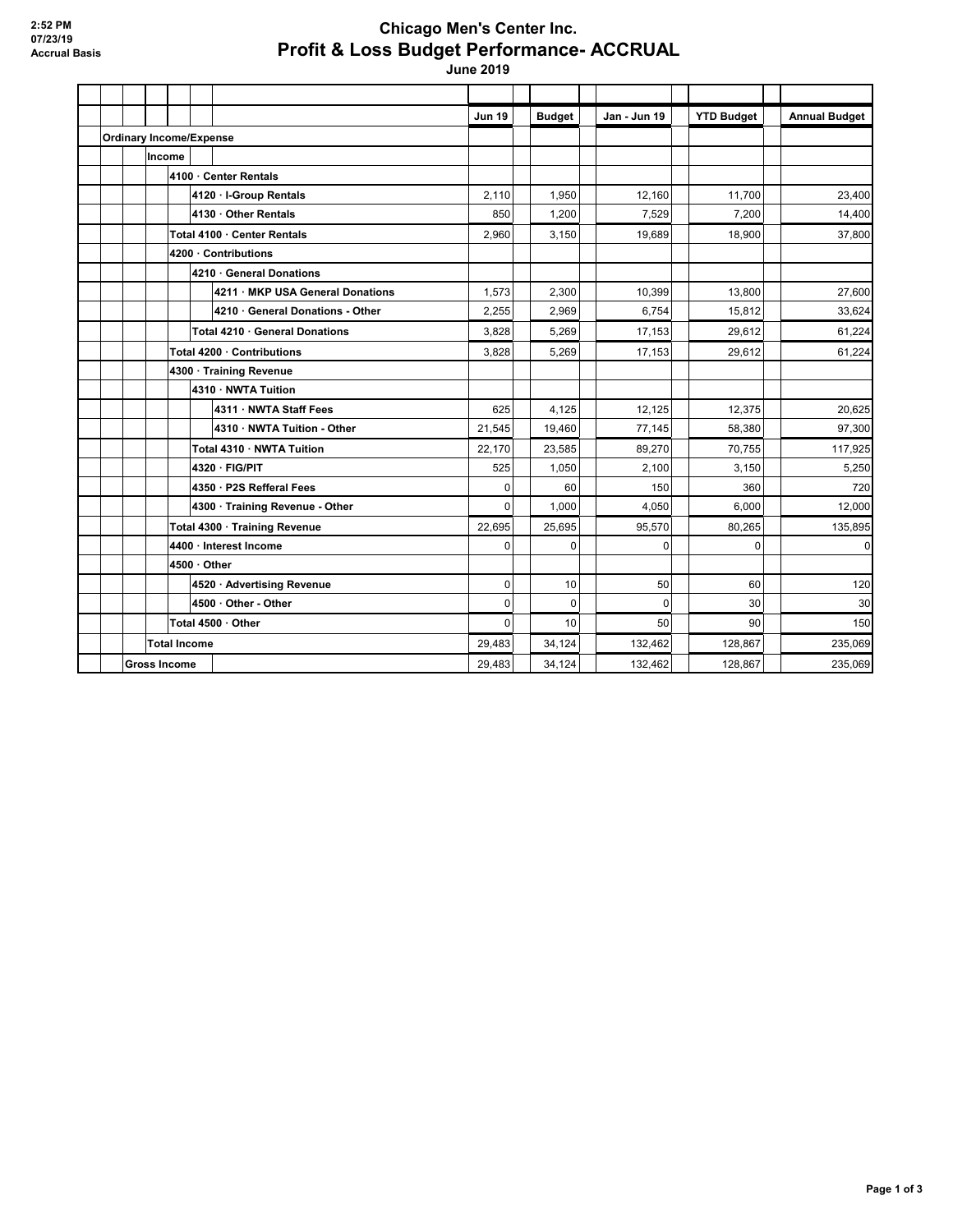## **Chicago Men's Center Inc. Profit & Loss Budget Performance- ACCRUAL**

 **June 2019**

|            |                            |                                |                      |                                            | <b>Jun 19</b> | <b>Budget</b> | Jan - Jun 19 | <b>YTD Budget</b> | <b>Annual Budget</b> |
|------------|----------------------------|--------------------------------|----------------------|--------------------------------------------|---------------|---------------|--------------|-------------------|----------------------|
|            |                            | Expense                        |                      |                                            |               |               |              |                   |                      |
|            |                            |                                |                      | 6000 · Center Expense                      |               |               |              |                   |                      |
|            |                            |                                |                      | 6210 · Accounting Fees                     | 1,417         | 1,417         | 8,500        | 8,502             | 17,004               |
|            |                            |                                |                      | 6050 · Rent (princ, int. & prop tax)       | 6,998         | 4,515         | 19,590       | 27,090            | 54,180               |
|            |                            |                                |                      | Total 6000 · Center Expense                | 8,415         | 5,932         | 28,090       | 35,592            | 71,184               |
|            |                            |                                |                      | 6100 · Fund Raising Expense                | $\mathbf 0$   | 0             | 298          | 1,100             | 2,200                |
|            |                            |                                |                      | 6200 Operating Expense                     |               |               |              |                   |                      |
|            |                            |                                |                      | 6221 · Insurance                           | 1,455         | 354           | 1,455        | 1,802             | 3,926                |
|            |                            |                                |                      | 6215 · Bank and Credit Card Fees           | 550           | 360           | 2,777        | 2,160             | 4,320                |
|            |                            |                                |                      | 6010 · Building Repairs                    | $\pmb{0}$     | 75            | 4,400        | 450               | 900                  |
|            |                            |                                |                      | 6220 · Conferences & Meetings              | 1,526         | 100           | 1,874        | 600               | 1,200                |
|            |                            |                                |                      | 6040 · Equipment & Maintenance             | $\mathbf 0$   | 375           | 789          | 2,250             | 4,500                |
|            |                            |                                |                      | 6223 · Legal Fees                          | 2,925         |               | 2.925        |                   |                      |
|            |                            |                                |                      | 6230 Office Supplies                       | 90            | 100           | 473          | 600               | 1,200                |
|            |                            |                                |                      | 6235 · Payroll Expenses.                   |               |               |              |                   |                      |
|            |                            |                                |                      | 6236 · Health Insurance                    | 150           | 150           | 900          | 900               | 1,800                |
|            |                            |                                |                      | 6235 · Payroll Expenses. - Other           | 3,882         | 3,864         | 23,335       | 23,181            | 46,363               |
|            |                            |                                |                      | Total 6235 · Payroll Expenses.             | 4,032         | 4,014         | 24,235       | 24,081            | 48,163               |
|            |                            |                                |                      | 6245 · Permits & Fees                      | 26            | $\mathbf 0$   | 1,680        | 230               | 341                  |
|            |                            |                                |                      | 6250 · Postage & Shipping                  | 60            | 40            | 250          | 240               | 480                  |
|            |                            |                                |                      | 6255 · Software and Services               | $\mathbf 0$   | 50            | 531          | 300               | 600                  |
|            |                            |                                |                      | 6260 · Telephone, Email & Internet         |               |               |              |                   |                      |
|            |                            |                                |                      | 6261 · CellPhone - Office                  | 100           | 100           | 600          | 600               | 1,200                |
|            |                            |                                |                      | 6260 · Telephone, Email & Internet - Other | 240           | 235           | 1,451        | 1,410             | 2,820                |
|            |                            |                                |                      | Total 6260 · Telephone, Email & Internet   | 340           | 335           | 2,051        | 2,010             | 4,020                |
|            |                            |                                |                      | 6060 · Utilities                           | 324           | 756           | 5,379        | 4,538             | 9,075                |
|            |                            | Total 6200 · Operating Expense |                      |                                            | 11,328        | 6,559         | 48,819       | 39,261            | 78,725               |
|            |                            |                                |                      | 6300 · Training Expenses                   |               |               |              |                   |                      |
|            |                            |                                |                      | 6320 · NWTA Food Expenses                  | 58            | 1,650         | 3,736        | 4,950             | 8,250                |
|            |                            |                                |                      | 6330 · NWTA Leader Fees                    | 0             | 3,212         | 10,717       | 9,636             | 16,060               |
|            |                            |                                |                      | 6340 · NWTA Leader Travel                  | 344           | 400           | 1,356        | 1,200             | 2,000                |
|            |                            |                                |                      | 6350 · NWTA Materials                      | 840           | 1,000         | 4,589        | 3,000             | 5,000                |
|            |                            |                                |                      | 6370 · NWTA MKPI Fees                      | 6,000         | 5,850         | 21,300       | 17,550            | 29,250               |
|            |                            |                                |                      | 6380 · NWTA Site Rental                    | 3,500         | 2,500         | 7,500        | 7,500             | 12,500               |
|            |                            |                                |                      | 6400 Other Leader Fees                     | 0             | 325           | 300          | 1,950             | 3,900                |
|            |                            |                                |                      | 6300 · Training Expenses - Other           | $\pmb{0}$     | 500           | $\mathbf 0$  | 3,000             | 6,000                |
|            |                            |                                |                      | Total 6300 · Training Expenses             | 10,742        | 15,437        | 49,498       | 48,786            | 82,960               |
|            |                            |                                | <b>Total Expense</b> |                                            |               | 27,928        | 126,705      | 124,739           | 235,069              |
|            | <b>Net Ordinary Income</b> |                                |                      |                                            | $-1,002$      | 6,196         | 5,757        | 4,128             | $\pmb{0}$            |
| Net Income |                            |                                |                      |                                            | $-1,002$      | 6,196         | 5,757        | 4,128             | 0                    |